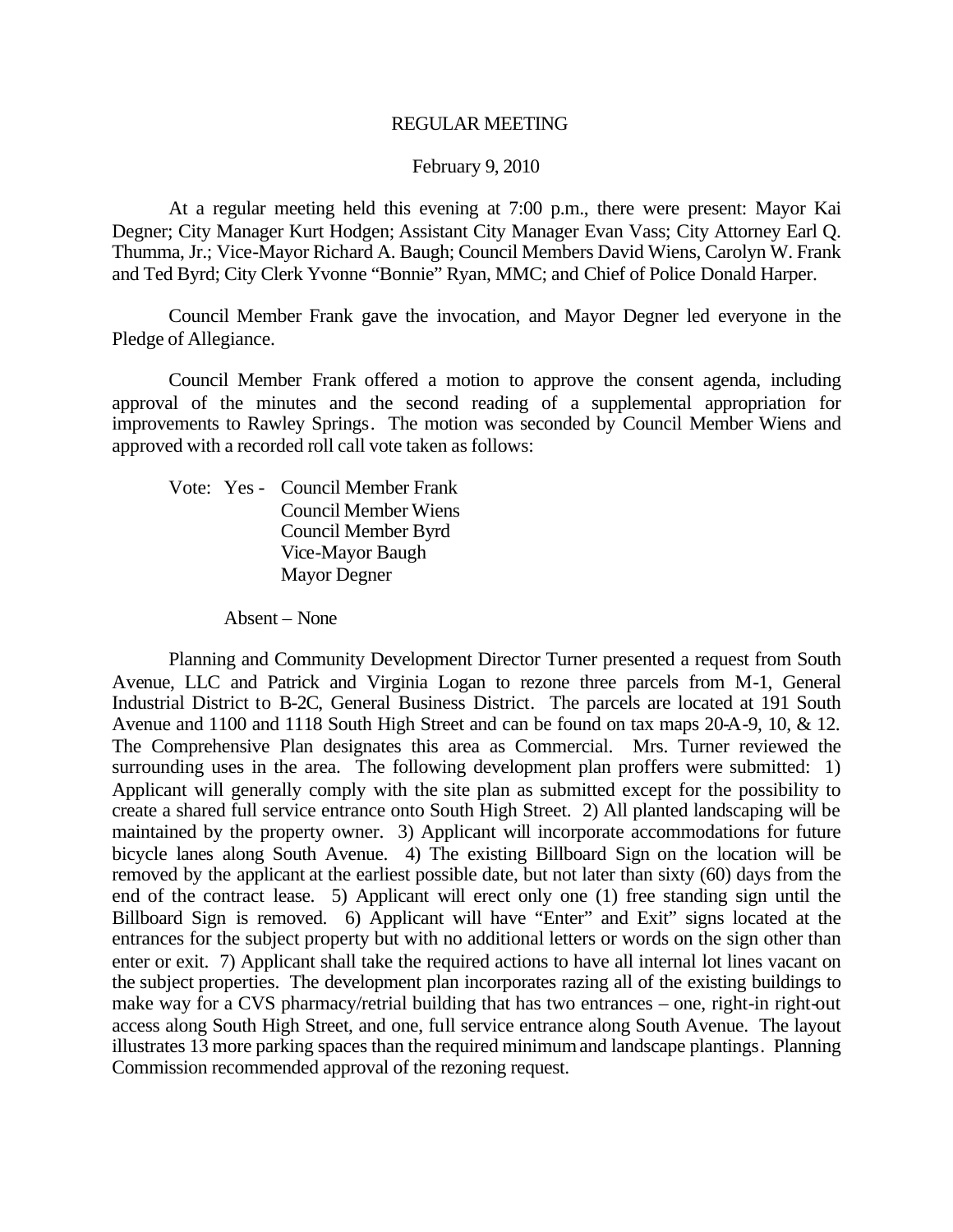At 7:13 p.m., Mayor Degner closed the regular session temporarily and called the evening's public hearing to order. The following notice appeared in the Daily News-Record on Monday, January 25, and Monday, February 1, 2010.

#### **NOTICE OF PUBLIC HEARING**

**The Harrisonburg City Council will hold a public hearing on Tuesday, February 9, 2010 at 7:00 p.m., in the City Council Chambers, 409 South Main Street to consider the following:**

*Rezoning – Corner of S. High St. & South Ave. (CVS Pharmacy)*

**Public hearing to consider a request from South Avenue, LLC and Patrick and Virginia Logan to rezone three parcels totaling 2.41 +/- acres from M-1, General Industrial District to B-2, General Business District. The parcels are located at 191 South Avenue and 1100 and 1118 South High Street and can be found on tax maps 20-A-9, 10, & 12. The Comprehensive Plan designates this area as Commercial. This designation states that these areas include uses for retail, wholesale, or service functions. These areas are found along major travel corridors and in the Central Business District of the City. The Zoning Ordinance states that the M-1, General Industrial District is intended primarily for manufacturing, processing, storage, and distribution activities, which are not properly associated with, nor compatible with, residential and institutional development. No minimum lot size restrictions exist in the M-1, General Industrial District. The B-2, General Business District is intended to provide sufficient space in appropriate locations for a wide variety of retail shopping, commercial, automotive, miscellaneous recreational, and service activities. No minimum lot size restrictions exist in the B-2, General Business District.**

**Maps and other information are available for review in the Community Development Department, 409 South Main Street, Monday through Friday, 8:00 a.m. to 5:00 p.m.**

**All persons interested will have an opportunity to express their views at these public hearings. Any individual requiring auxiliary aids, including signers, in connection with the public hearing shall notify the City Manager at least five (5) days prior to the date of the meeting.**

# **CITY OF HARRISONBURG Kurt D. Hodgen City Manager**

Mayor Degner called on anyone desiring to speak for or against this rezoning request. Dusty Rhodes, an attorney for the applicant, said that he was available to answer any questions. There being no others desiring to be heard, the public hearing was declared closed at 7:14 p.m., and the regular session reconvened. Council Member Frank offered a motion to approve this rezoning request as presented. The motion was seconded by Vice-Mayor Baugh and approved with a recorded roll call vote taken as follows: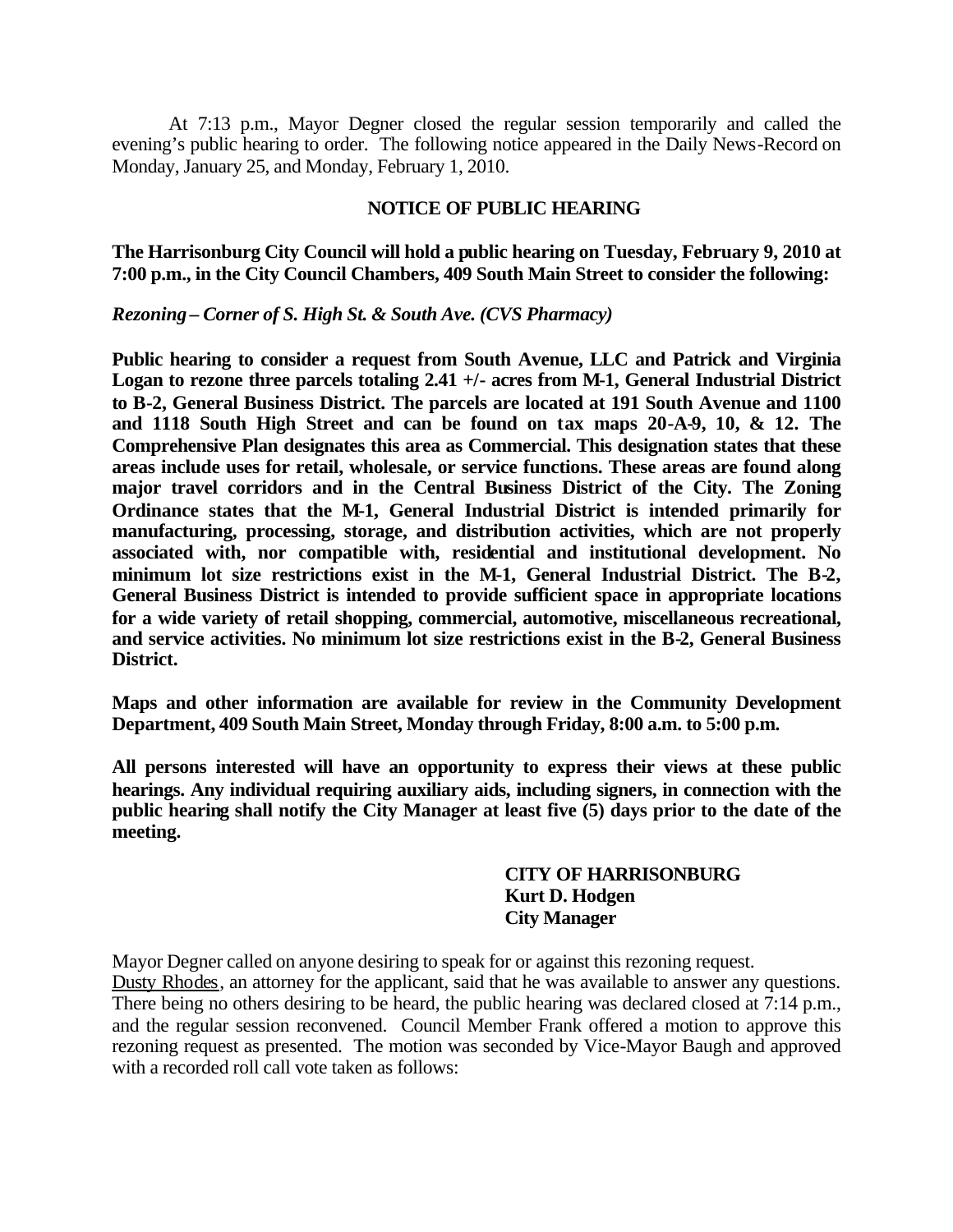Vote: Yes - Council Member Frank Council Member Wiens Council Member Byrd Vice-Mayor Baugh Mayor Degner

Absent – None

The request to amend Sections 10-3-92 and 10-3-98 of the Zoning Ordinance was removed and will be considered after a public hearing has been held.

Mayor Degner presented the following resolution for Council's consideration of approval:

#### **RESOLUTION OF THE CITY COUNCIL OF THE CITY OF HARRISONBURG, VIRGINIA, PERMITTING AN ENCROACHMENT ONTO A TWELVE (12) FOOT WIDE ALLEY ON THE NORTHWEST SIDE OF NORTH MAIN STREET IN THE CITY**

**WHEREAS, the Harrisonburg Redevelopment and Housing Authority (HRHA) is the contract purchaser of real estate located at 715 North Main Street in the City of Harrisonburg, Virginia also shown on the City Block Maps as parcel number 40-T-10; and**

**WHEREAS, the house on said property encroaches onto the adjoining twelve foot alley owned by the City by a total of 28 square feet, more or less; and**

**WHEREAS, pursuant to Section 15.2-2011 of the Code of Virginia, 1950, as amended, the City Council may allow the encroachment of the existing house to remain within the alley until the said building is destroyed or removed;**

## **NOW, THEREFORE, BE IT RESOLVED BY THE CITY COUNCIL OF THE CITY OF HARRISONBURG, VIRGINIA:**

**That the existing encroachment (totaling 28 square feet, more or less) of the house onto the twelve (12) foot wide alley at 715 North Main Street in the City of Harrisonburg, Virginia can be maintained by the Harrisonburg Redevelopment and Housing Authority (HRHA), its successors and/or assigns, until such house is destroyed or removed, however, nothing in this authorization to maintain the encroachment shall be construed to relieve the HRHA or its successors and/or assigns of negligence on their part on account of said encroachment.**

**Approved: February 9, 2010**

**ATTEST:**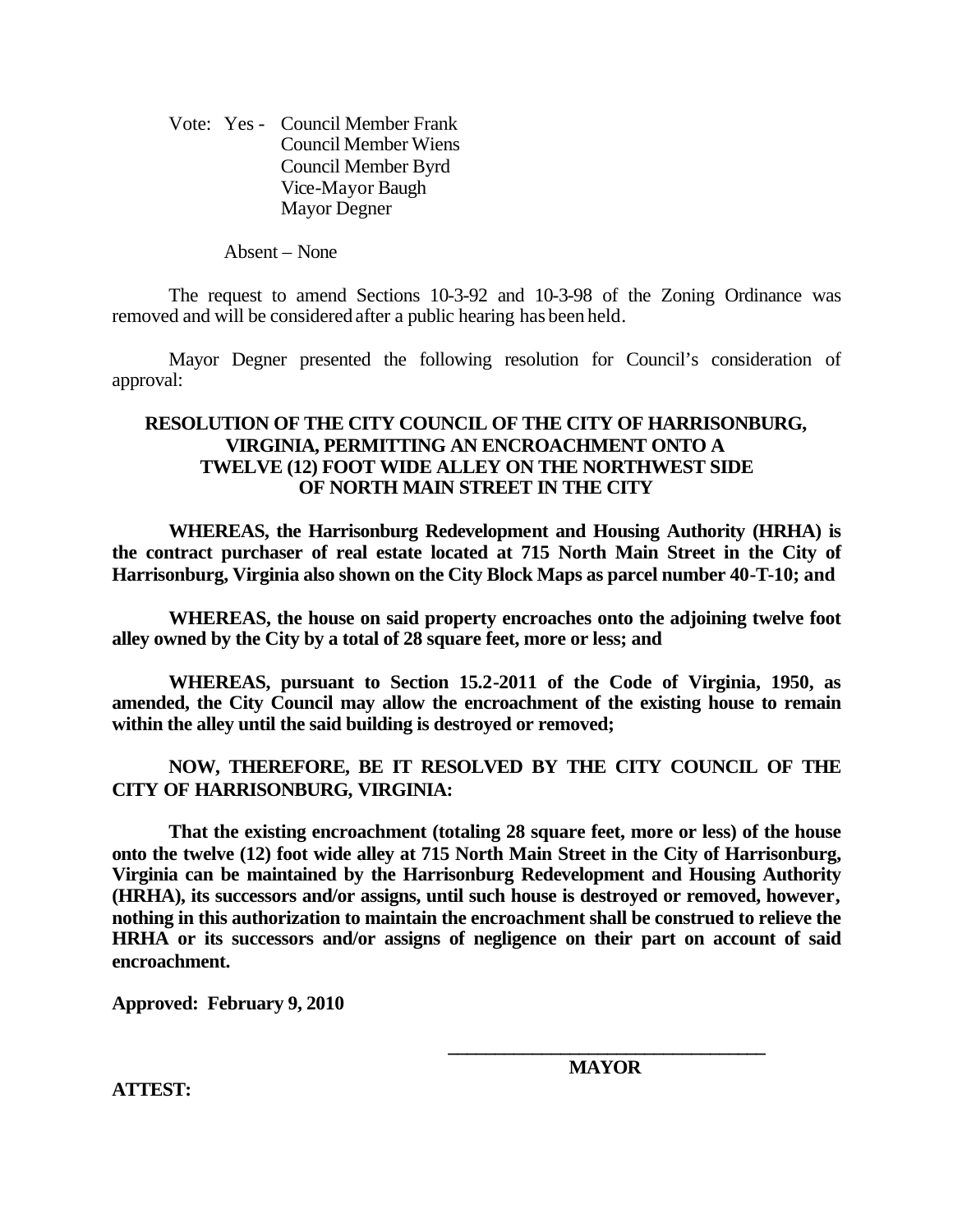#### **\_\_\_\_\_\_\_\_\_\_\_\_\_\_\_\_\_\_\_\_\_\_\_\_\_\_\_\_\_\_\_\_ CLERK OF THE COUNCIL**

Michael Wong, Executive Director for the Harrisonburg Redevelopment and Housing Authority (HRHA), said that HRHA is the contract purchaser of retail estate located at 715 North Main Street. The house on this property has a slight encroachment onto an adjoining alley dedicated to the City. Following further discussion and comments, Council Member Wiens offered a motion to approve the request by HRHA authorizing the Mayor to execute a resolution and grant a license for the encroachment onto City owned property to HRHA and future owners of the structure until such time as it is demolished. The motion was seconded by Council Member Frank and approved with a recorded roll call vote taken as follows:

Vote: Yes - Council Member Frank Council Member Wiens Council Member Byrd Vice-Mayor Baugh Mayor Degner

Absent – None

A presentation by Blue Ridge Community College was postponed due to the weather.

A presentation by Big Brothers Big Sisters was postponed due to the weather.

The next item of business was a presentation by Shenandoah Valley Bicycle Coalition (SVBC). Charlie Chenault representing the group requested that City Council authorize staff to draft design plans and cost estimates for two multi user off road paths to be included in the 2010 Bicycle Plan. Path number one is the Hillandale Park Connector path which would connect Circle Drive to Hillandale Park and then to Garbers Church Road. Path number two is the Bluestone Trail which would connect Stone Spring Road to Port Republic Road paralleling Interstate 81 with a side connector to the apartment complexes on the east side of South Main Street. City Manager Hodgen suggested that City staff review and outline a timeframe to allow the City to undertake all of the steps available for a shovel ready project.

The next item of business was a presentation by the Department of Public Works and Shenandoah Valley Bicycle Coalition. Public Works Department Planner Thanh Dang reviewed the application for a "Bicycle Friendly Community" (BCF) Award presented by the League of American Bicyclists to localities across the nation. The BFC application audits the City of Harrisonburg and its community's efforts on engineering, education, encouragement, evaluation and planning, and enforcement. Some benefits of this program include recognition, promotion, bench marking, and technical help from the League of American Bicyclists.

City Manager Hodgen presented a request for a supplemental appropriation for the Police Department. These funds will replace funds reimbursed by a Justice Assistance Grant (ARRA). Council Member Byrd offered a motion to approve this request for a first reading, and that: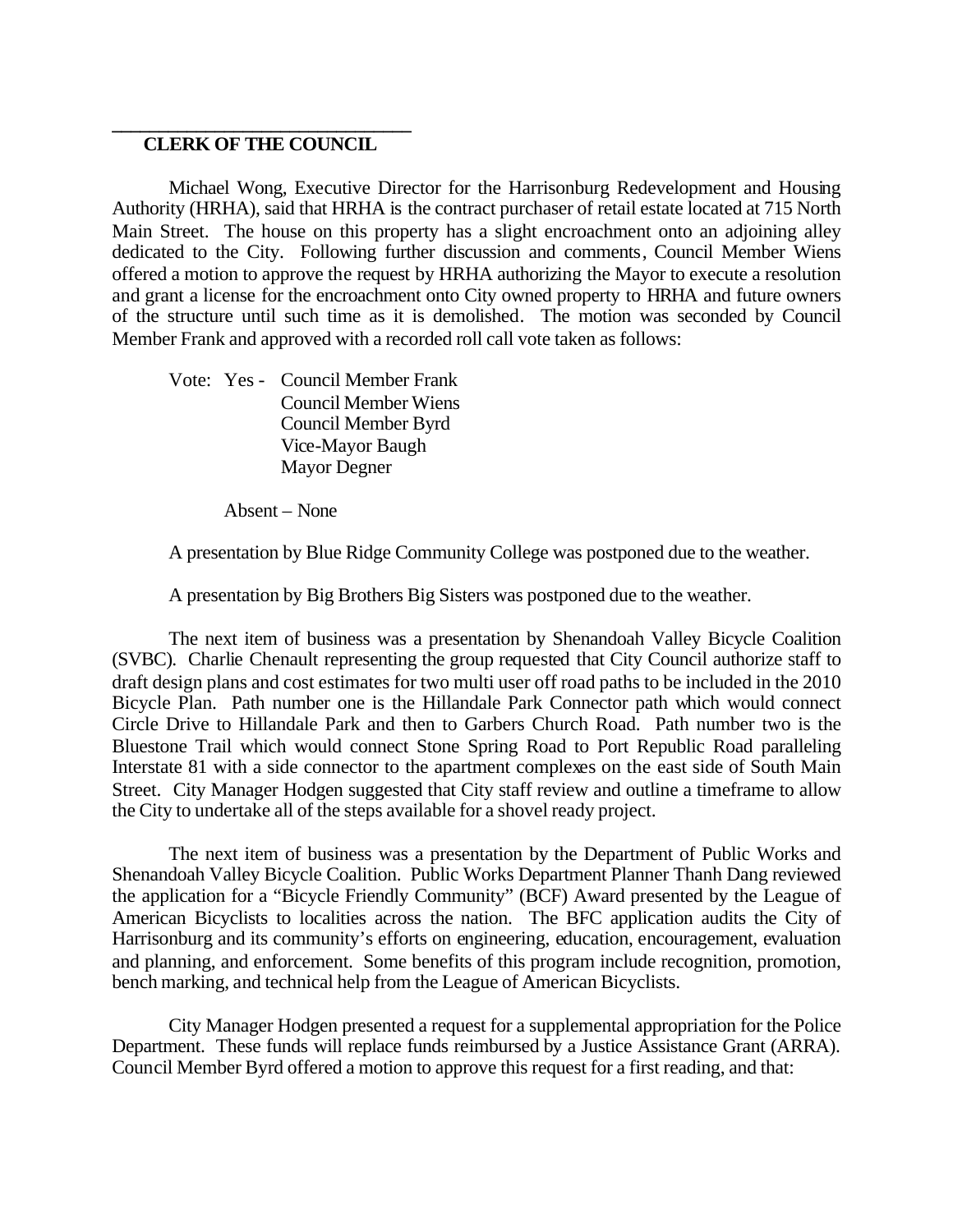\$71,022.84 chge. to: 1000-33546 Justice Assistance Grant

\$ 253.93 approp. to: 1000-310431-48172 Software 5,620.91 approp. to: 1000-310231-46100 Police Supplies 4,221.00 approp. to: 1000-310231-48211 Machinery & Equipment 13,767.00 approp. to: 1000-310331-48111 Machinery & Equipment 47,160.00 approp. to: 1000-310431-48151 Motor Vehicles & Equipment

The motion was seconded by Council Member Frank and approved with a recorded roll call vote taken as follows:

Vote: Yes - Council Member Frank Council Member Wiens Council Member Byrd Vice-Mayor Baugh Mayor Degner

Absent – None

City Manager Hodgen presented the following resolution for Council's consideration of approval:

## **A RESOLUTION CONFIRMING THE DECLARATION OF A LOCAL EMERGENCY IN THE CITY OF HARRISONBURG**

**WHEREAS, the City Council of the City of Harrisonburg, Virginia does hereby find as follows:**

- **1. Due to the occurrences of snowfall on January 29 – 30, February 5 – 6, the pending February 9 -10 snowfall, and expected high winds, dangerous conditions now exist that could adversely affect the lives, property and safety of the residents of Harrisonburg.**
- **2. As a result of these conditions the declaration of a local emergency is necessary to permit the full powers of government to deal effectively with these conditions.**

**WHEREAS, in accordance with the provisions of Section 44-146.21 of the Code of Virginia, the Director of Emergency Services for the City of Harrisonburg has declared a local emergency; and** 

**WHEREAS, the Code of Virginia requires subsequent confirmation of the declaration by the local governing body.**

**NOW, THEREFORE, BE IT RESOLVED by the Harrisonburg City Council that the "Declaration of a Local Emergency" is hereby confirmed.**

**Adopted this 9th day of February, 2010.**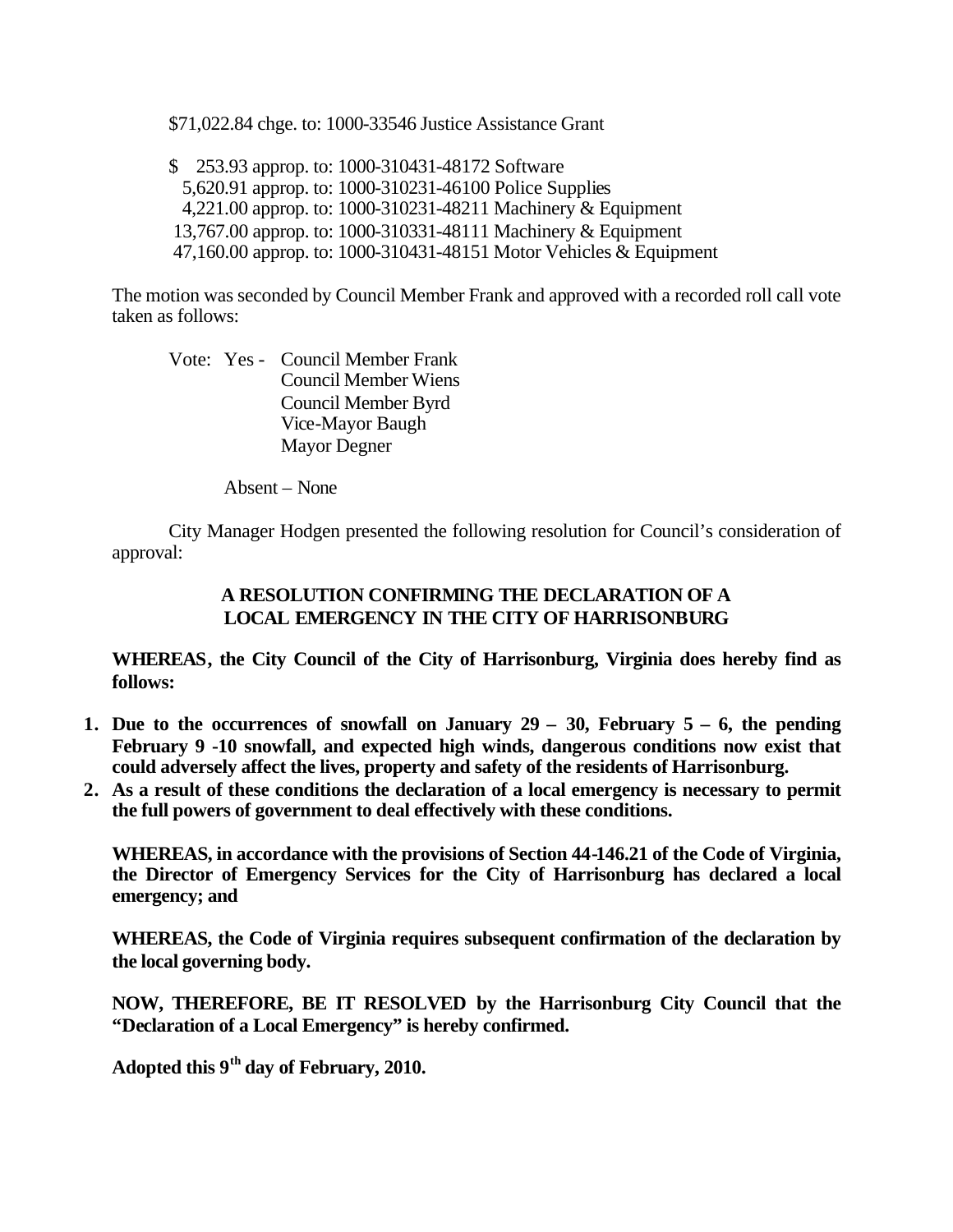**BY:**  $\blacksquare$ 

 **Kai Degner, Mayor**

**ATTEST: \_\_\_\_\_\_\_\_\_\_\_\_\_\_\_\_\_\_\_\_\_\_\_\_\_\_\_\_\_**

# **Yvonne H. Ryan, MMC, City Clerk**

Council Member Wiens offered a motion to adopt the resolution as presented. The motion was seconded by Council Member Frank and approved with a recorded roll call vote taken as follows:

Vote: Yes - Council Member Frank Council Member Wiens Council Member Byrd Vice-Mayor Baugh Mayor Degner

Absent – None

At 8:08 p.m., Council Member Byrd offered a motion that Council enter into a closed session for discussion concerning a prospective business where no previous announcement has been made of the business' interest in expanding its facilities within the City, exempt from the public meeting requirements pursuant to Section 2.2-3711(A)(5) of the Code of Virginia. Discussion and consideration of prospective candidates to be appointed to the Board of Zoning Appeals for the City of Harrisonburg, exempt from public meeting requirements pursuant to Section 2.2-3711(A)(1) of the Code of Virginia. The motion was seconded by Vice-Mayor Baugh and approved with a recorded roll call vote taken as follows:

Vote: Yes - Council Member Frank Council Member Wiens Council Member Byrd Vice-Mayor Baugh Mayor Degner

Absent – None

At 8:15 p.m., the closed session ended and the regular session reconvened. City Attorney Thumma read the following statement, which was agreed to with a unanimous recorded vote of Council: I hereby certify to the best of my knowledge and belief that (1) only public matters lawfully exempt from open meeting requirement pursuant to Chapter 21 of Title 2.1 of the Code of Virginia, 1950, as amended, and (2) only such public business matters as were identified in the motion by which the closed session was convened, were heard, discussed, or considered in the closed session by the City Council.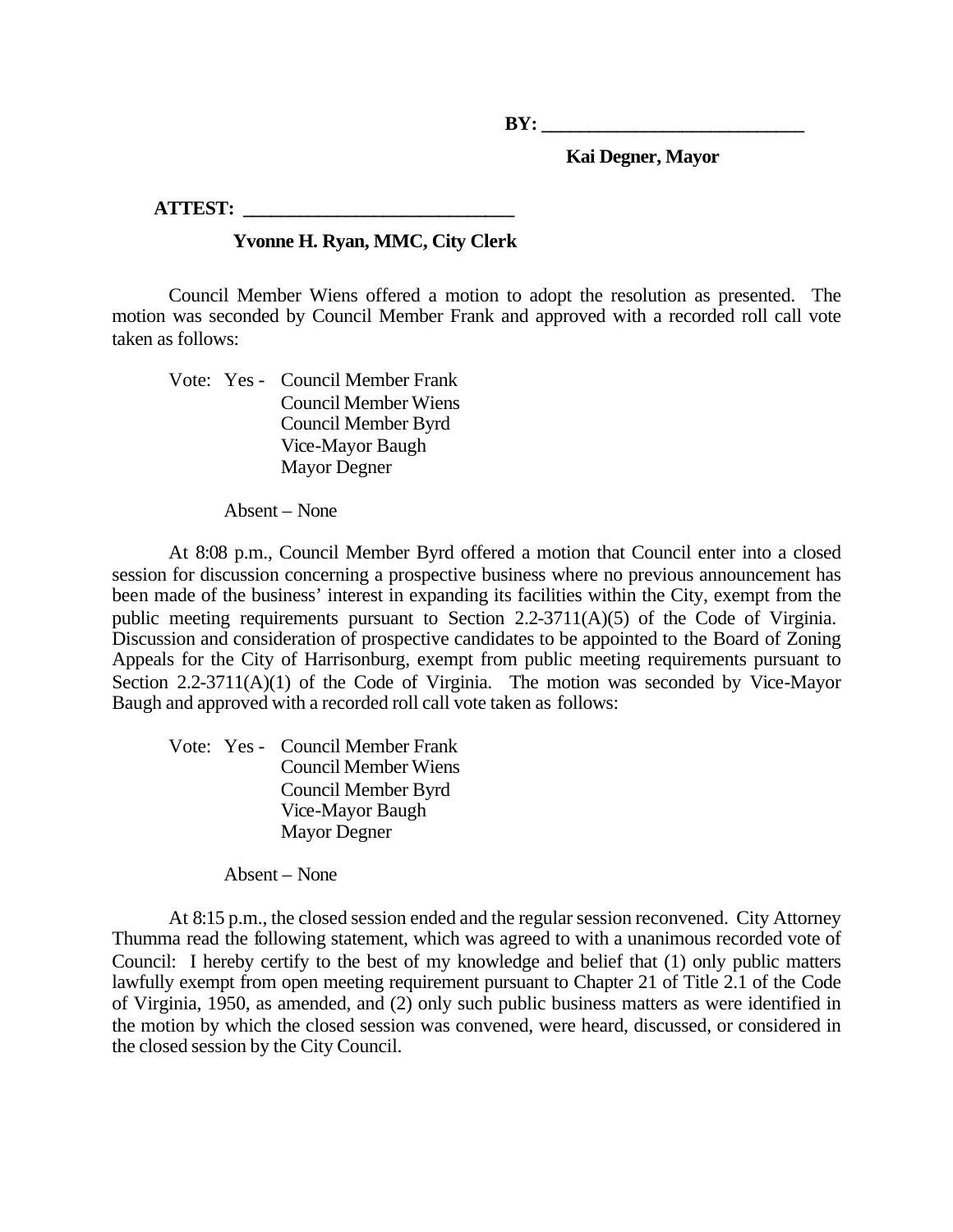Council Member Frank offered a motion that Dany Fleming, 1051 James Place, be recommended to the Circuit Court to fill the unexpired term of Elizabeth Swallow on the Board of Zoning Appeals to expire on March 20, 2010 along with a full first term to begin March 20, 2010 and expire on March 20, 2015. The motion was seconded by Vice-Mayor Baugh and approved with a unanimous voice vote.

Council Member Frank offered a motion that Alexis Morehouse, 1434 Bluestone Street, be recommended to the Circuit Court to fill the unexpired term of Kent Darrah on the Board of Zoning Appeals to expire on March 20, 2013. The motion was seconded by Vice-Mayor Baugh and approved with a unanimous voice vote.

At 8:16 p.m., City Council reconvened into a closed session in the classroom in the Community Development Department to continue discussion concerning a prospective business where no previous announcement has been made of the business' interest in expanding its facilities within the City, exempt from the public meeting requirements pursuant to Section 2.23711(A)(5) of the Code of Virginia.

At 10:45 p.m., there being no further business and on motion adopted the meeting was continued and recessed until February 17, 2010 at 1:00 p.m., at which time Council intends to enter into a closed session for discussion concerning a prospective business where no previous announcement has been made of the business' interest in expanding its facilities within the City, exempt from the public meeting requirements pursuant to Section 2.2-3711 (A)(5) of the Code of Virginia.

CITY CLERK MAYOR

\_\_\_\_\_\_\_\_\_\_\_\_\_\_\_\_\_\_\_\_\_\_\_\_\_\_\_\_\_\_\_\_\_\_ \_\_\_\_\_\_\_\_\_\_\_\_\_\_\_\_\_\_\_\_\_\_\_\_\_\_\_\_\_\_\_\_\_\_

## REGULAR MEETING

February 17, 2010

At a reconvened meeting held this afternoon at 1:00 p.m., there were present: Mayor Kai Degner; City Manager Kurt Hodgen; Assistant City Manager Evan Vass; City Attorney Earl Q. Thumma, Jr.; Vice-Mayor Richard A. Baugh; Council Members David Wiens, Carolyn W. Frank and Ted Byrd.

At 1:00 p.m., Vice-Mayor Baugh offered a motion that Council enter into a closed session for discussion concerning a prospective business where no previous announcement has been made of the business' interest in expanding its facilities within the City, exempt from the public meeting requirements pursuant to Section 2.2-3711(A)(5) of the Code of Virginia. The motion was seconded by Council Member Wiens and approved with a recorded roll call vote taken as follows:

Vote: Yes - Vice-Mayor Baugh Council Member Byrd